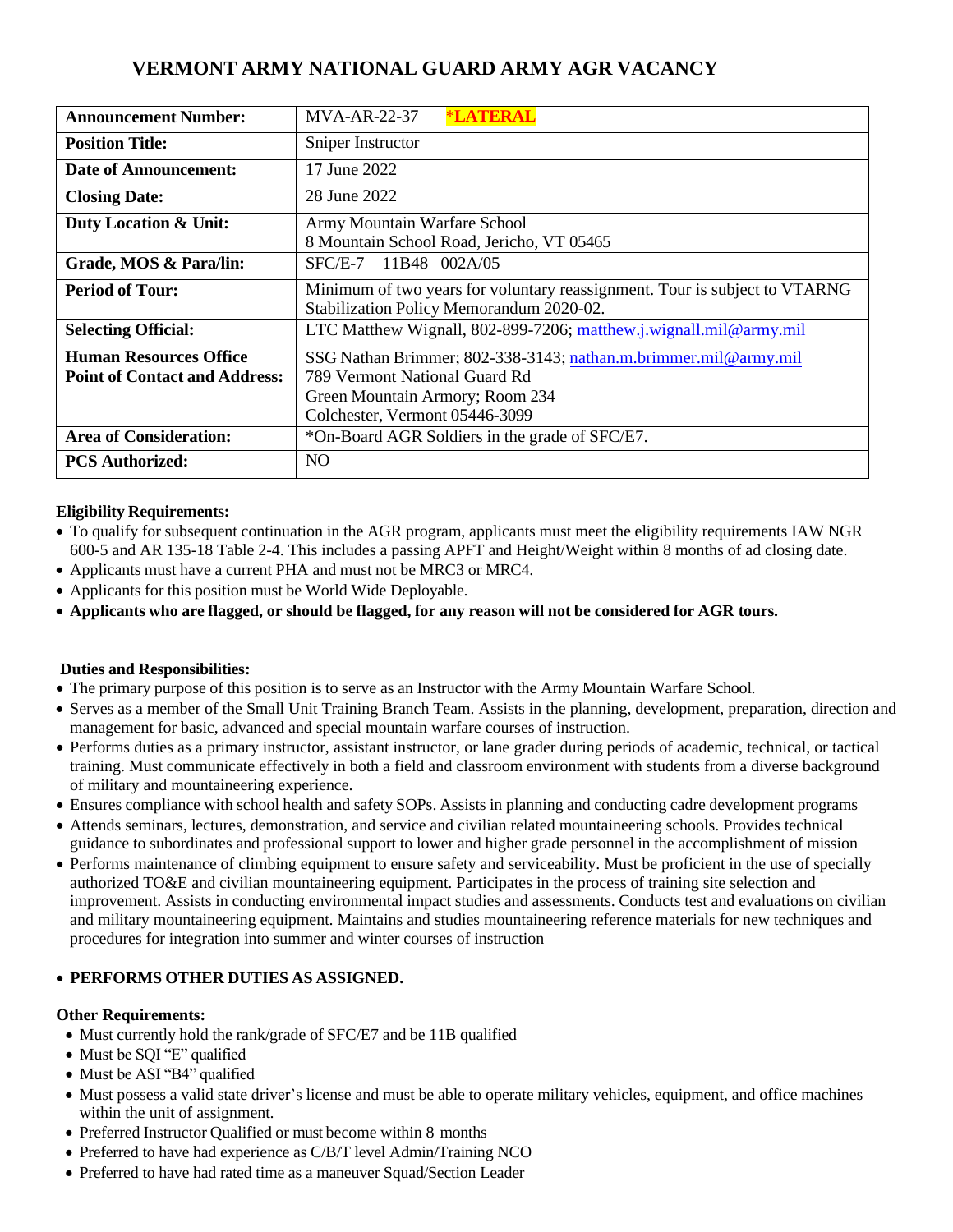• Applicants who are flagged, or should be flagged, for any reason will not be considered for AGR tours.

#### **Instructions for Applying:**

- Interested applicants will submit documents on the attached Title 32 AGR Application Checklist. Please do not submit applications in binders or stapled together.
- Applications without all required supporting documents will not be considered. Applications received after 1600 on the closing date will not be considered. Original packets will not be returned once they are received by the AGR Office.
- US Government postage and envelopes may not be used for submitting applications.
- **Emailed applications will be accepted. Email application as one PDF Document t[o nathan.m.brimmer.mil@army.mil](nathan.m.brimmer.mil@army.mil)**

**Miscellaneous:**

**Submit Applications (with attached checklist) to: Human Resources Office AGR Section, Room 234 789 Vermont National Guard Road Colchester, VT 05446-3099**